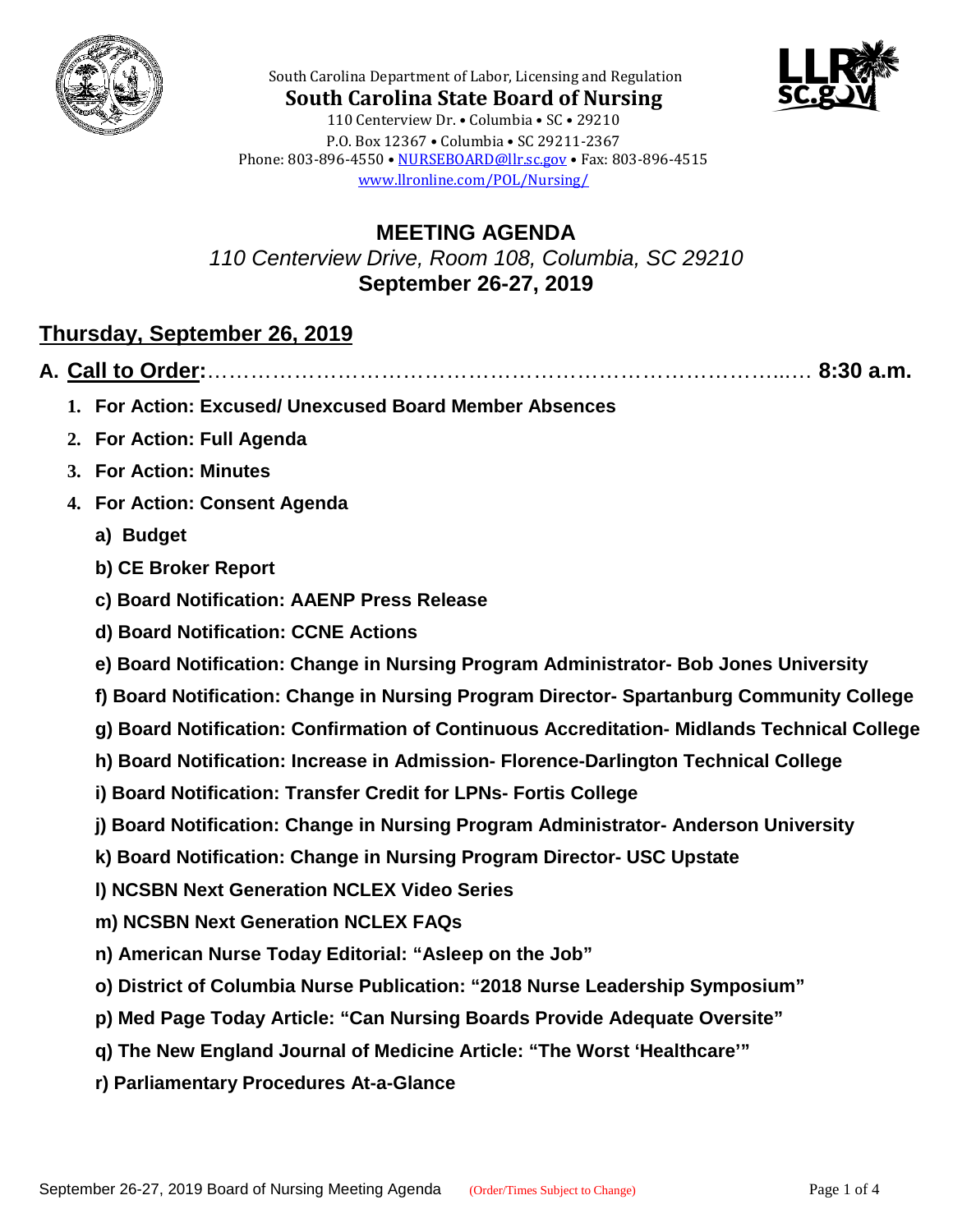### **B. For Action: Appearances**

 **1. Prisma Healthcare: Follow-Up to Request for Approval: Nursing Student Pipeline Program**

- **C. For Action: Appearances- Education**
	- **1. The University of South Carolina Aiken- Request to Offer Courses at Additional Locations**
	- **2. The University of South Carolina Beaufort- Request to Offer Courses at Additional Location**
	- **3. Piedmont Technical College PN Program- Request for Continuation of Full Board Approval**
	- **4. Marion County School of Practical Nursing- Request for Continued Use of ADN RN as Adjunct Clinical Instructor and Skills Lab Assistant**
	- **5. Newberry College- Follow-Up to Prior Years NCLEX Deficiency**
	- **6. Hearings/Discipline (Confidential/Closed Session): Office of Disciplinary Counsel**

| $• 2018 - 141$ | $• 2018 - 637$ | $\cdot$ 2017-340 | $\cdot$ 2019-57 |
|----------------|----------------|------------------|-----------------|
|                |                |                  |                 |

- **• 2018-24 • 2017-0002 • 2017-650 • 2015-40**
- **• 2017-685 • 2003-398 • 2017-596 • 2018-245**
- **• 2016-34 • 2018-498**
- **7. Request from the Recovering Professionals Program (Closed Session)-**

**Tia Cooper, MA LAC CACII NCACI- Program Director**

- **8. Office of Investigations and Enforcement (OIE)- Mark Sanders (Closed Session)**
	- **a) Investigative Review Committee (IRC) Report**
	- **b) Statistical Report**

## **E. Adjournment for the Evening**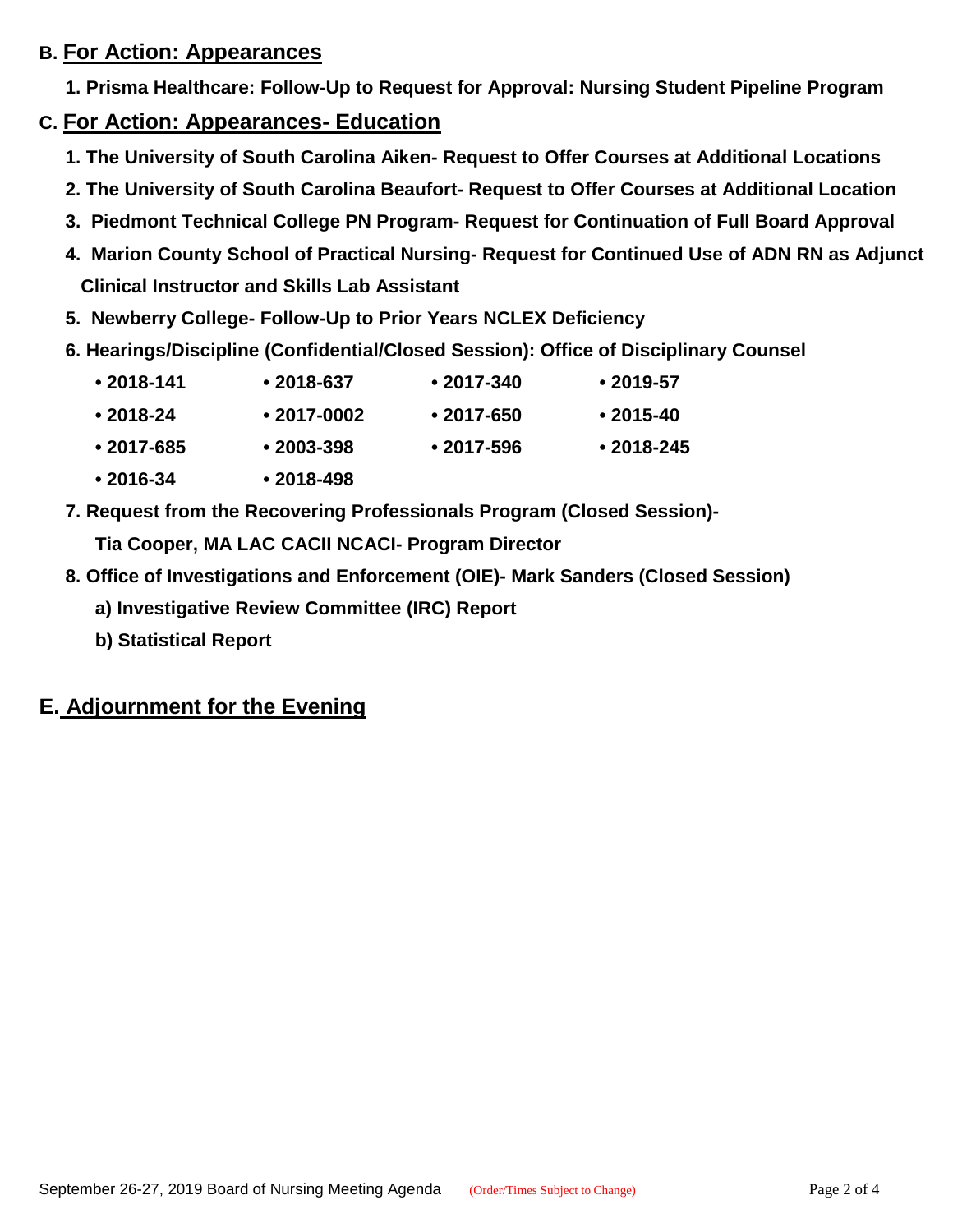# **FRIDAY, SEPTEMBER 27, 2019**

| <b>G. For Action: Appearances</b>                                                                                                                                                                     |                                                                                            |                                                                    |                |  |  |  |  |  |
|-------------------------------------------------------------------------------------------------------------------------------------------------------------------------------------------------------|--------------------------------------------------------------------------------------------|--------------------------------------------------------------------|----------------|--|--|--|--|--|
| 1. License Fee Analysis and Recommendation-                                                                                                                                                           |                                                                                            |                                                                    |                |  |  |  |  |  |
| Director Emily Farr and Abhi Deshpande, Director of Finance and Procurement                                                                                                                           |                                                                                            |                                                                    |                |  |  |  |  |  |
| 2. Application/Office of Compliance Appearances (Confidential/ Closed Session)-                                                                                                                       |                                                                                            |                                                                    |                |  |  |  |  |  |
|                                                                                                                                                                                                       | <b>Board of Nursing Compliance Staff</b>                                                   |                                                                    |                |  |  |  |  |  |
|                                                                                                                                                                                                       |                                                                                            | • Applicant One • Applicant Two • Applicant Three • Applicant Four |                |  |  |  |  |  |
|                                                                                                                                                                                                       |                                                                                            | • Applicant Five • Applicant Six • Applicant Seven                 |                |  |  |  |  |  |
| 3. Hearings/Discipline (Confidential/Closed Session): Office of Disciplinary Counsel                                                                                                                  |                                                                                            |                                                                    |                |  |  |  |  |  |
| $• 2018 - 75$                                                                                                                                                                                         | $\cdot$ 2016-472                                                                           | $\bullet$ 2017-554                                                 | $• 2016 - 412$ |  |  |  |  |  |
| $• 2018 - 518$                                                                                                                                                                                        | $\bullet$ 2017-487                                                                         | • 2017-352 • 2017-409                                              |                |  |  |  |  |  |
| $• 2016 - 511$                                                                                                                                                                                        |                                                                                            |                                                                    |                |  |  |  |  |  |
| 4. Administrator Review Report (Closed Session)-, Assistant Disciplinary Counsel<br>5. Waived Final Order Hearing Report (Closed Session)- Prentiss Shealey, Assistant<br><b>Disciplinary Counsel</b> |                                                                                            |                                                                    |                |  |  |  |  |  |
| $•2015 - 240$                                                                                                                                                                                         | $•2015 - 247$                                                                              |                                                                    | $• 2015 - 318$ |  |  |  |  |  |
|                                                                                                                                                                                                       | H. Reports/Discussion Topics: (May also be taken up before, between and after appearances) |                                                                    |                |  |  |  |  |  |
| <b>1. Education Report</b>                                                                                                                                                                            |                                                                                            |                                                                    |                |  |  |  |  |  |
| a) Employer Certification Form Updates                                                                                                                                                                |                                                                                            |                                                                    |                |  |  |  |  |  |
| b) Committee By-Laws                                                                                                                                                                                  |                                                                                            |                                                                    |                |  |  |  |  |  |
| 2. Practice Report                                                                                                                                                                                    |                                                                                            |                                                                    |                |  |  |  |  |  |
| a) Request for Board Guidance Regarding DNP Credential in Clinical Setting                                                                                                                            |                                                                                            |                                                                    |                |  |  |  |  |  |
| b) Termination of Provider-Patient Relationship                                                                                                                                                       |                                                                                            |                                                                    |                |  |  |  |  |  |
| 3. Administrator's Report                                                                                                                                                                             |                                                                                            |                                                                    |                |  |  |  |  |  |
| a) Update from NCSBN Annual Meeting                                                                                                                                                                   |                                                                                            |                                                                    |                |  |  |  |  |  |
| b) APRN Recertification Process                                                                                                                                                                       |                                                                                            |                                                                    |                |  |  |  |  |  |
| c) 2020 Renewal Updates                                                                                                                                                                               |                                                                                            |                                                                    |                |  |  |  |  |  |
|                                                                                                                                                                                                       | d) Inactive/Retired License Status                                                         |                                                                    |                |  |  |  |  |  |
| e) Update on NC Inactivation Process                                                                                                                                                                  |                                                                                            |                                                                    |                |  |  |  |  |  |
| f) Letter to Palliative Care Quality of Life Study Committee                                                                                                                                          |                                                                                            |                                                                    |                |  |  |  |  |  |
| g) New Process for Processing Money                                                                                                                                                                   |                                                                                            |                                                                    |                |  |  |  |  |  |